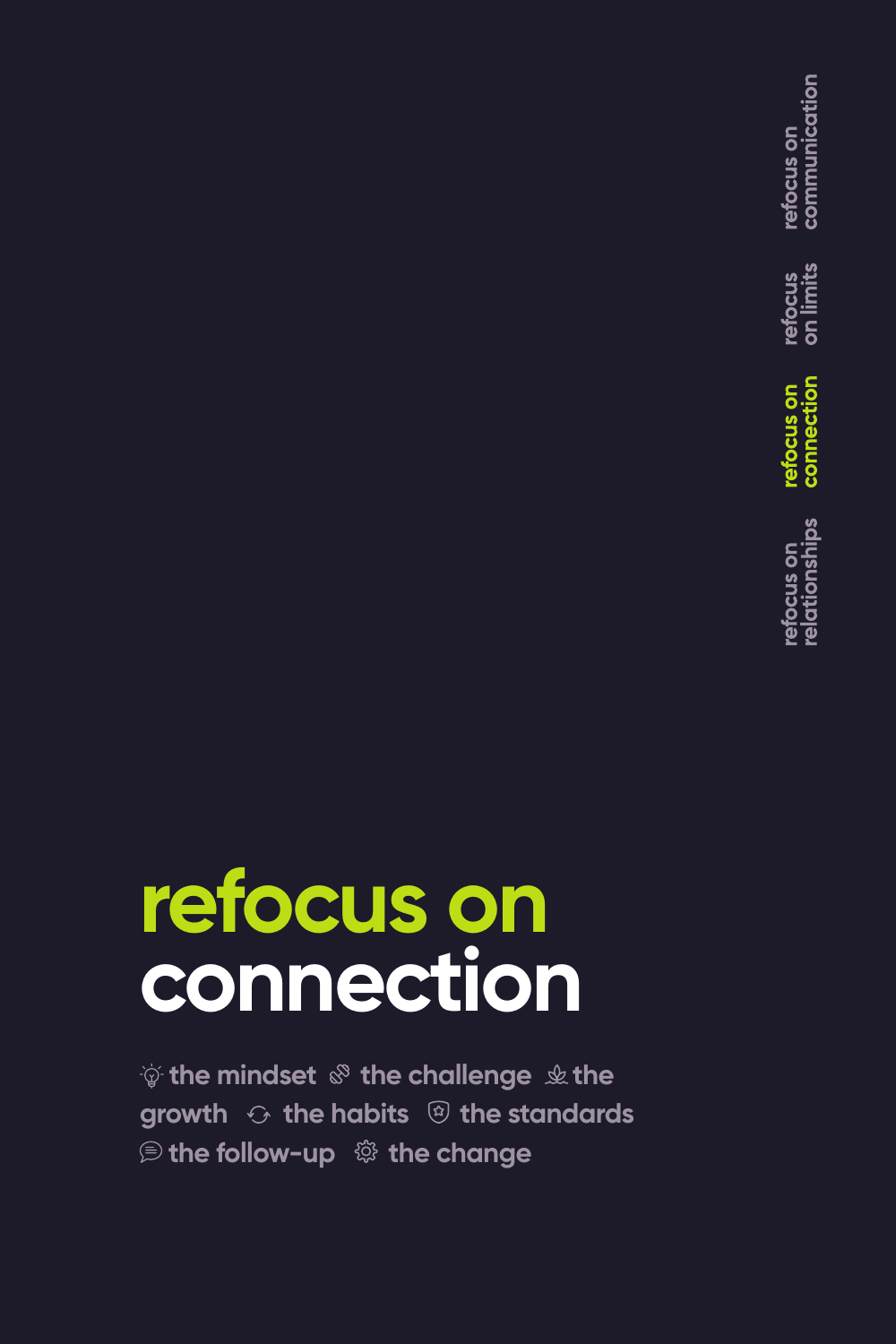**an initiative of project focus**

**"Once an avid reader, I could barely complete a 300-page novel. Boredom and impatience crept in around page 75, a testament to how strongly my brain had come to depend on the instant gratification of the internet, of Instagram, of Twitter."**

**— Alexandra Piedoux,** Medium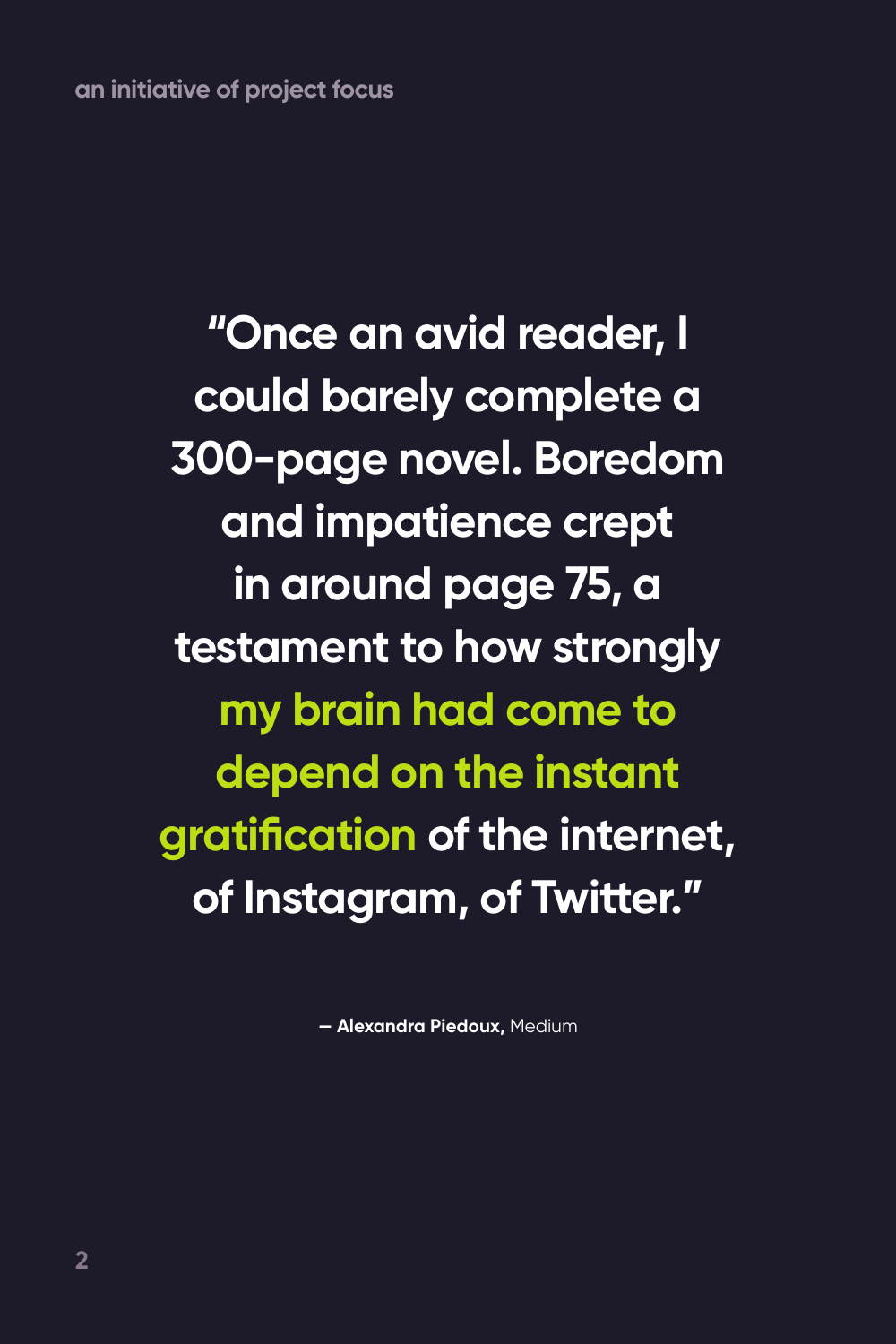#### **refocus on connection**

| $\mathcal{F}$ the mindset  | $\overline{\mathbf{L}}$ |
|----------------------------|-------------------------|
| & the challenge            | 6                       |
| $\&$ the growth            | 8                       |
| $\odot$ the habits         | 10                      |
| <sup>2</sup> the standards | 12                      |
| the follow-up              | 14                      |
| <sup>戀</sup> the change    | 16                      |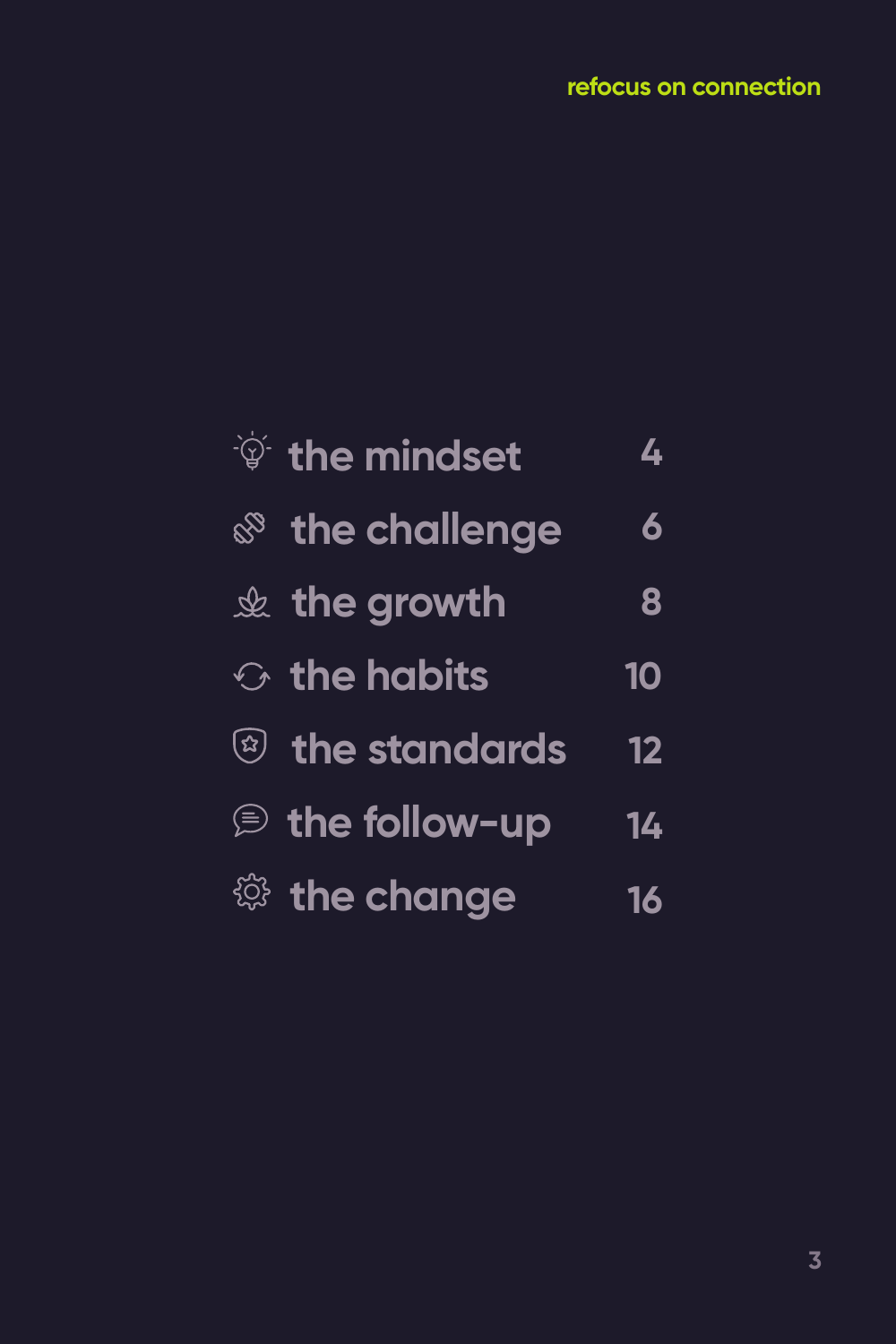## **the mindset**

### **Does your brain slow down just because the phone's around?**

A Texas University study showed that participants who had their phone nearby performed much worse on tasks than those with their phone in a different room. The reason? They simply couldn't focus — mainly because part of their brain functioning power was spent on stopping themselves from being on their device. Even when there were no notification pings.

Online behavior is all about toggling between tabs. But with all the multitasking, we're losing our ability to focus. Magazines are swapping in-depth feature articles for short nuggets. It's hard to be alone with nothing but your thoughts.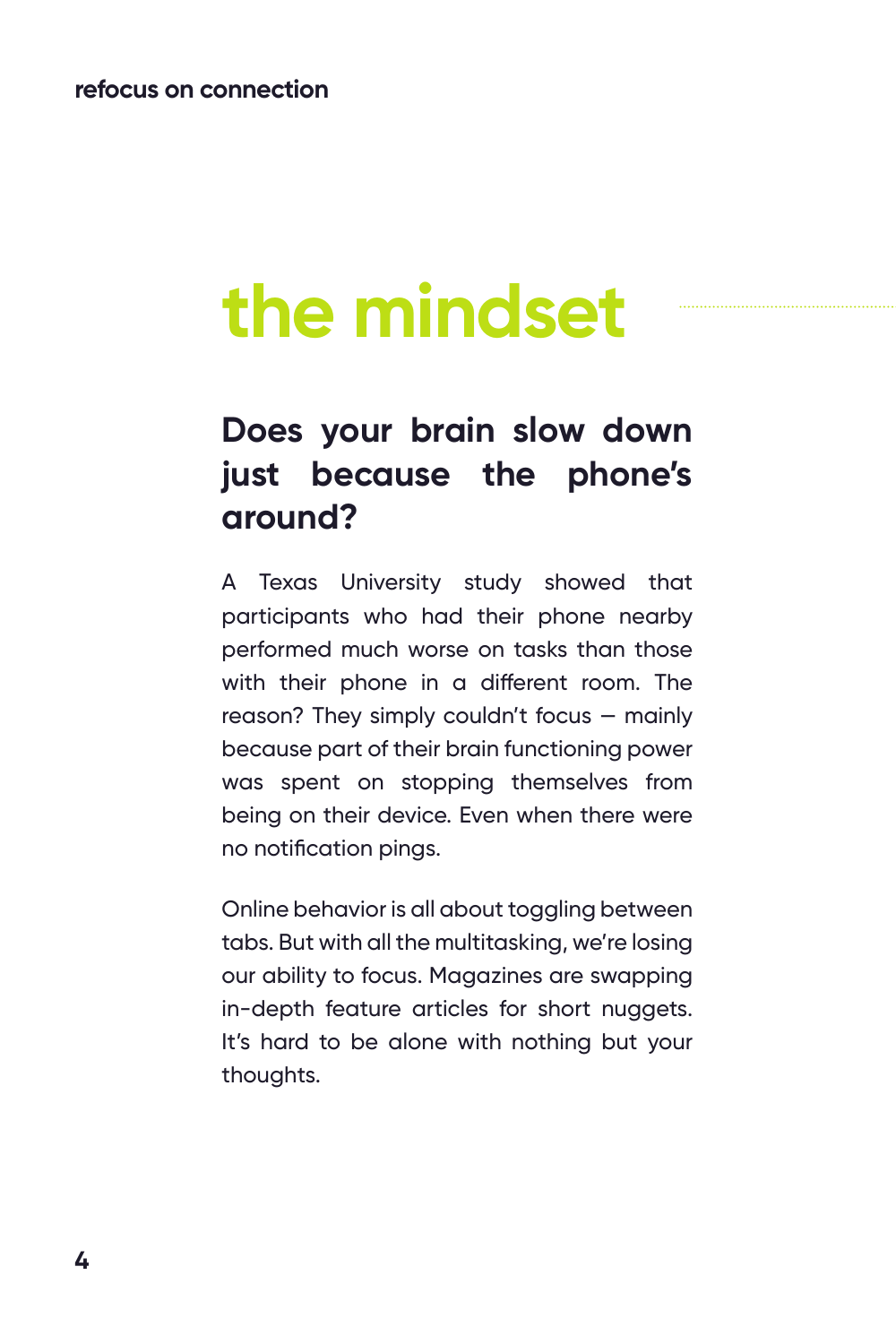Basic life becomes a challenge. Really listening to our children. Davening with intention. Feeling the joy of a baby's gurgle. Connecting with a mitzvah. Simply being in the moment without thinking about what's next.

Rav Orlowek explains that if not for the hubbub of the street, we'd be able to hear the sun turn. אלמלא קול המונה של רומי נשמע קול גלגל חמה. We would experience life  $-$  its truths, joys and meaning.

Rav Wolbe used to tell talmidim to take 30-minute walks each day just to reconnect with themselves. No chazara. No device. Just self.

**Let's bring back the depth, richness and purpose of life. Let's reconnect with ourselves. With Hashem. With what matters.**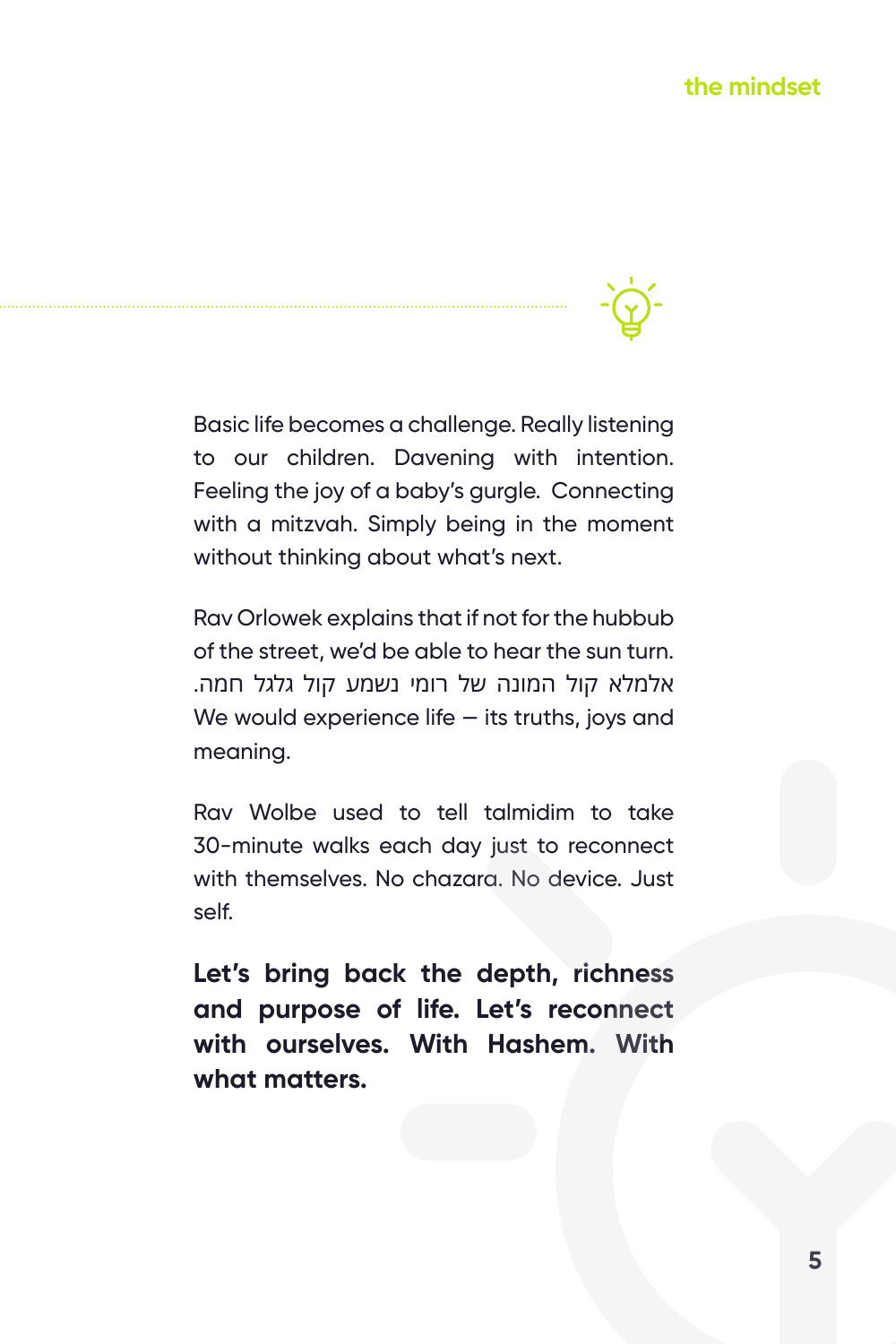# **the challenge**





of people can't multitask— **they don't do either task as well.**

Strayer, University of Utah studies



of employees **keep their phones within eye contact** while at work.

**CareerBuilders** 

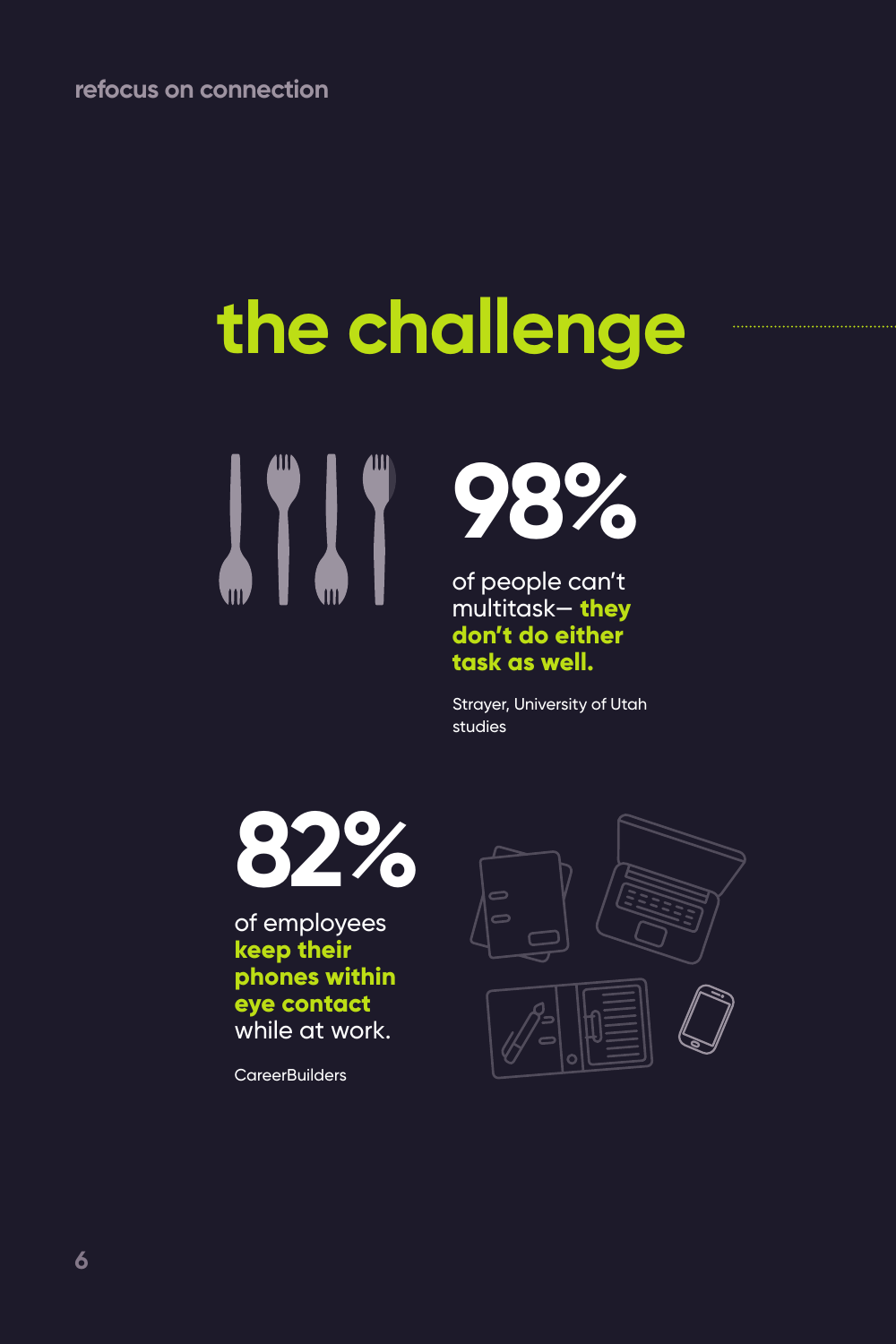

## **12 seconds**

the average human **attention span in 2000** (or around the time smartphones hit the scene)

## **8 seconds**

the average human **attention span today**

2016 Microsoft Consumer Study

## **9 seconds**

 $\overline{O}$ 

 $\bigcap$ 

 $\overline{\bigcirc}$ 

 $\overline{O}$ 

the average attention span **of a goldfish**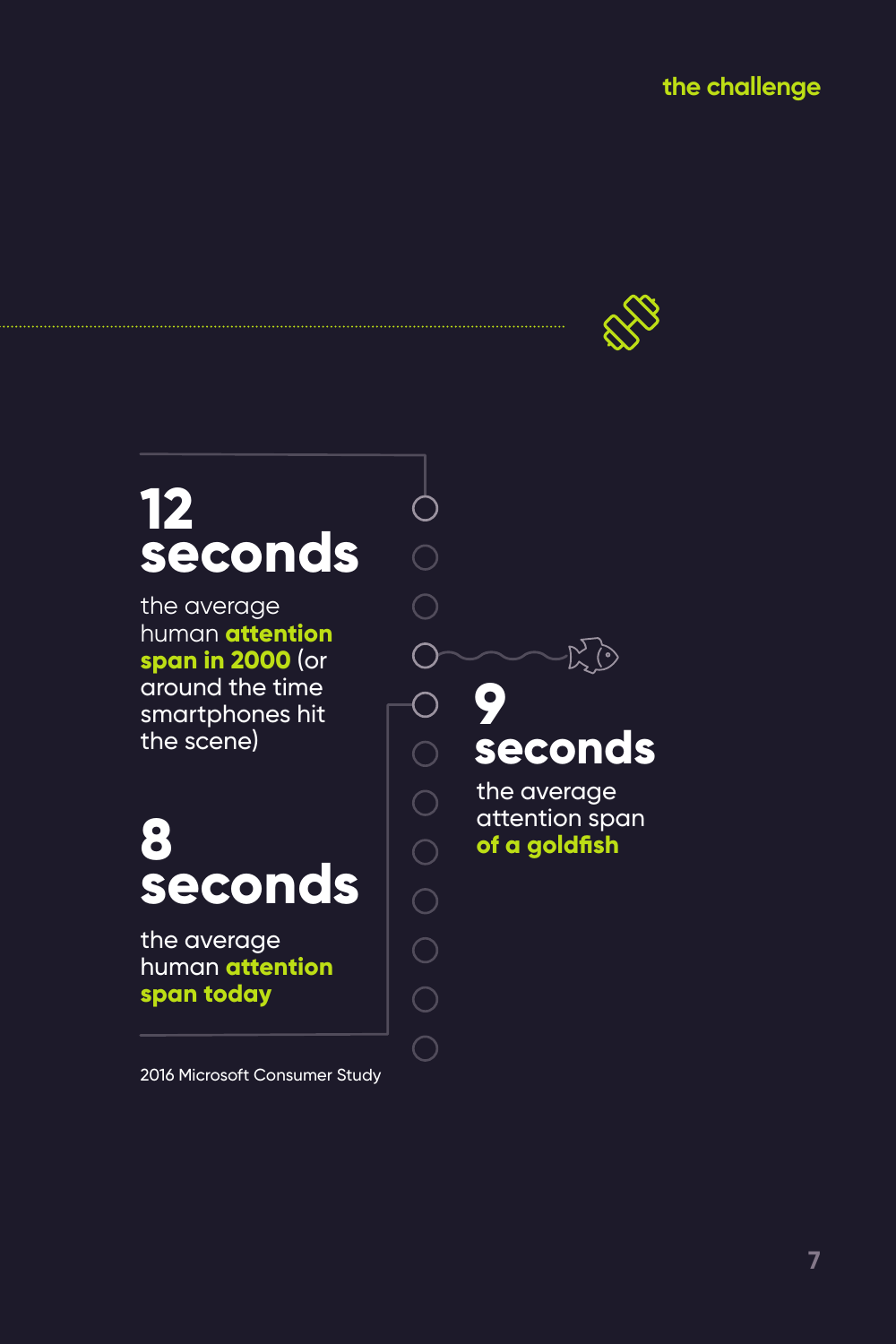## **the growth**

#### **I always prided myself on not being addicted to my phone or to social media. And maybe I wasn't. But I was controlled by it.**

My phone was always right beside me, and almost always the first thing I would touch in the morning and right before bed at night. I would easily spend an hour (or two) on Instagram every day. The second I heard a ring, I'd check who was texting. I cared intensely about how many likes I got.

Slowly, I realized my phone was eating huge chunks of my time and mindspace, and something had to change.

No, I didn't throw out my phone, or switch to a basic model.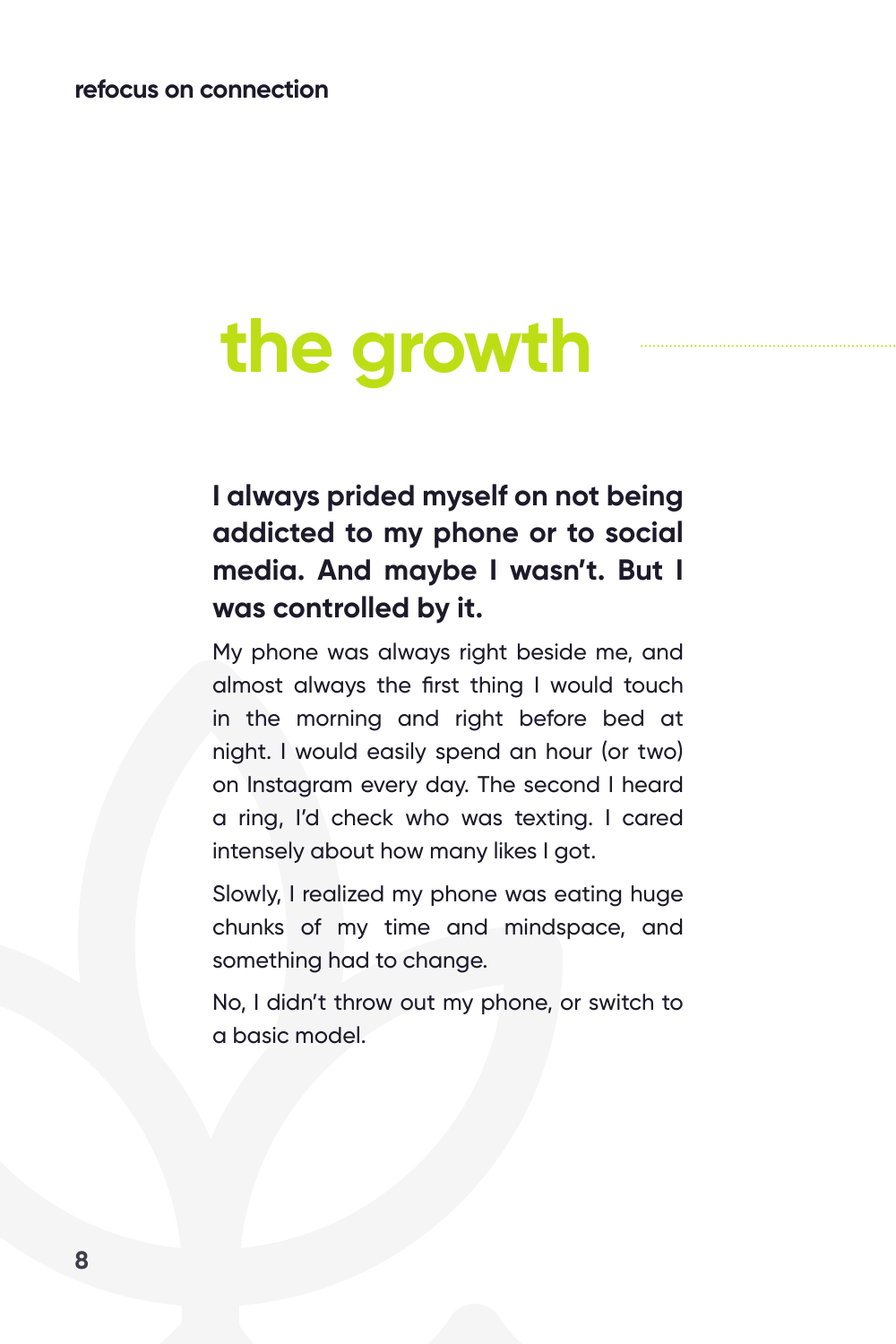#### **Me?!? Addicted? No way.**



I took slow steps, one small change at a time. Not listening to voicemails in the car. Not answering texts while with a friend. Waiting five minutes after Shabbos before turning the phone back on. Phone in a different room during davening. Deleting Instagram — probably the hardest and smartest move I made.

**Those changes added up. I have more time in my day now. Thanks to no-Instagram, I have a stronger self esteem and what's private stays private.** 

I can't say I never fall back on bad habits. But I'm much more conscious of what technology does to me — and that's half the battle.

*— Hindy, 17*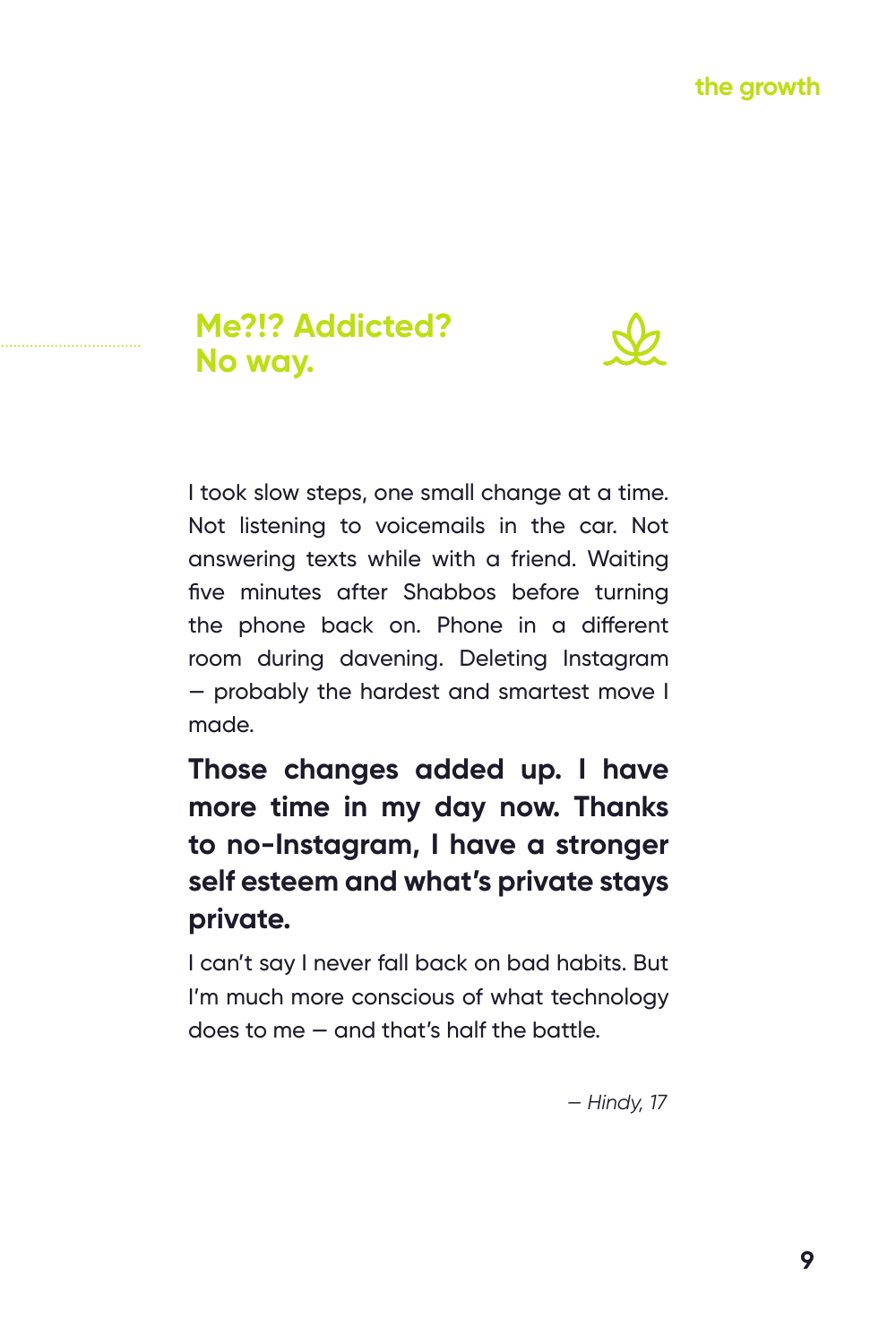# **the habits**



### **Shul shift.**

Make davening distraction-free by leaving your phone at home. Studies show that your phone occupies your thoughts when on you  $-$  even if it's off.

#### $(\ )$ **Free think.**

Spend a few minutes every day just being — no screens, no music, no people. Let your mind travel.

#### $\bigcap$ **Create distance.**

When doing something important, help yourself focus by moving the phone to another room instead of just putting it on silent.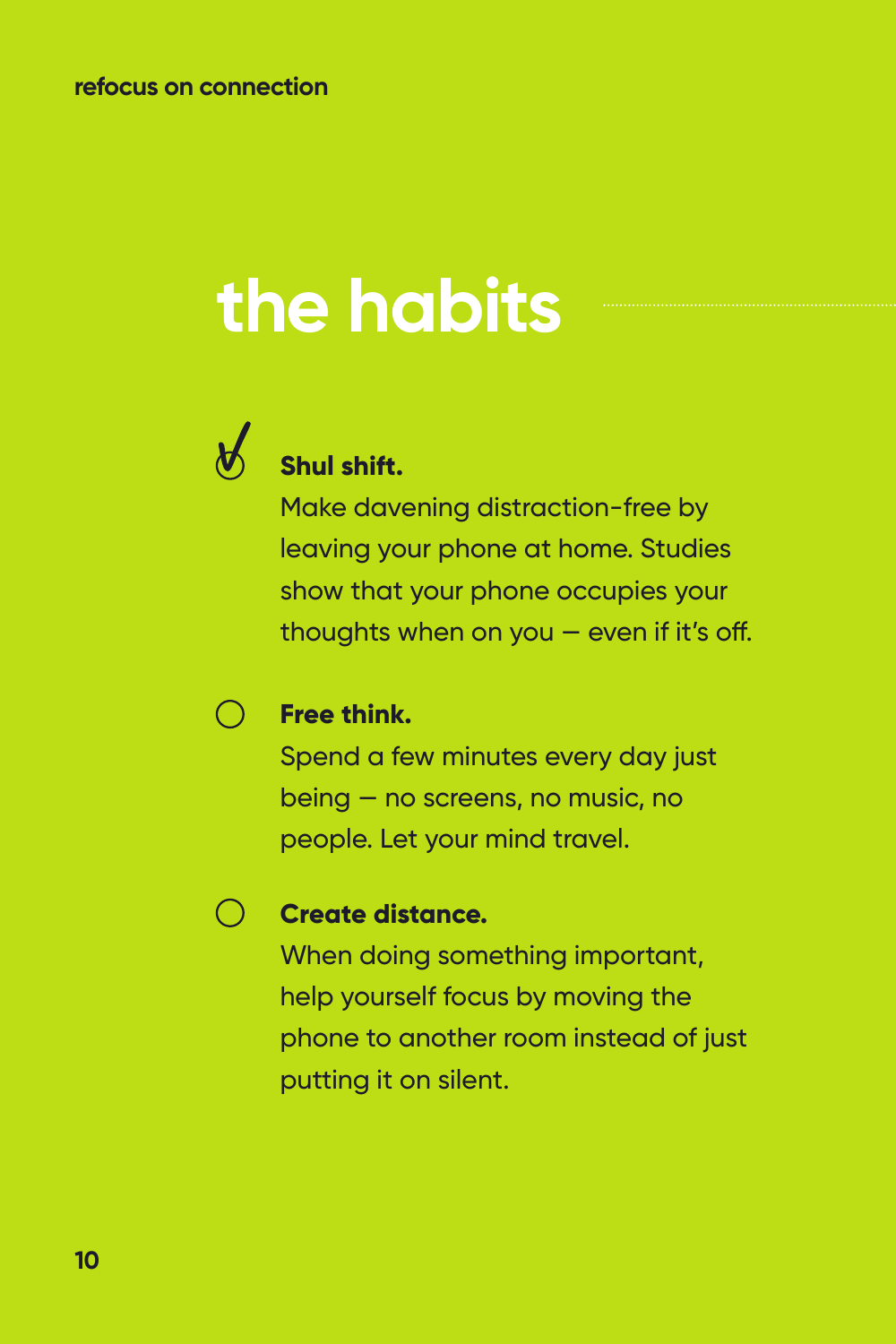

#### **Pause pings.**

Turn beeps, buzzes and notifications off and get into the habit of only checking in occasionally to give your mind some space.

#### **Pomodoro.**

Set a timer for 25 minutes and until it goes off, work just on the task on hand. Gradually lengthen the ring time, to retrain your brain to focus and deep think.

### **Small changes with big impact.**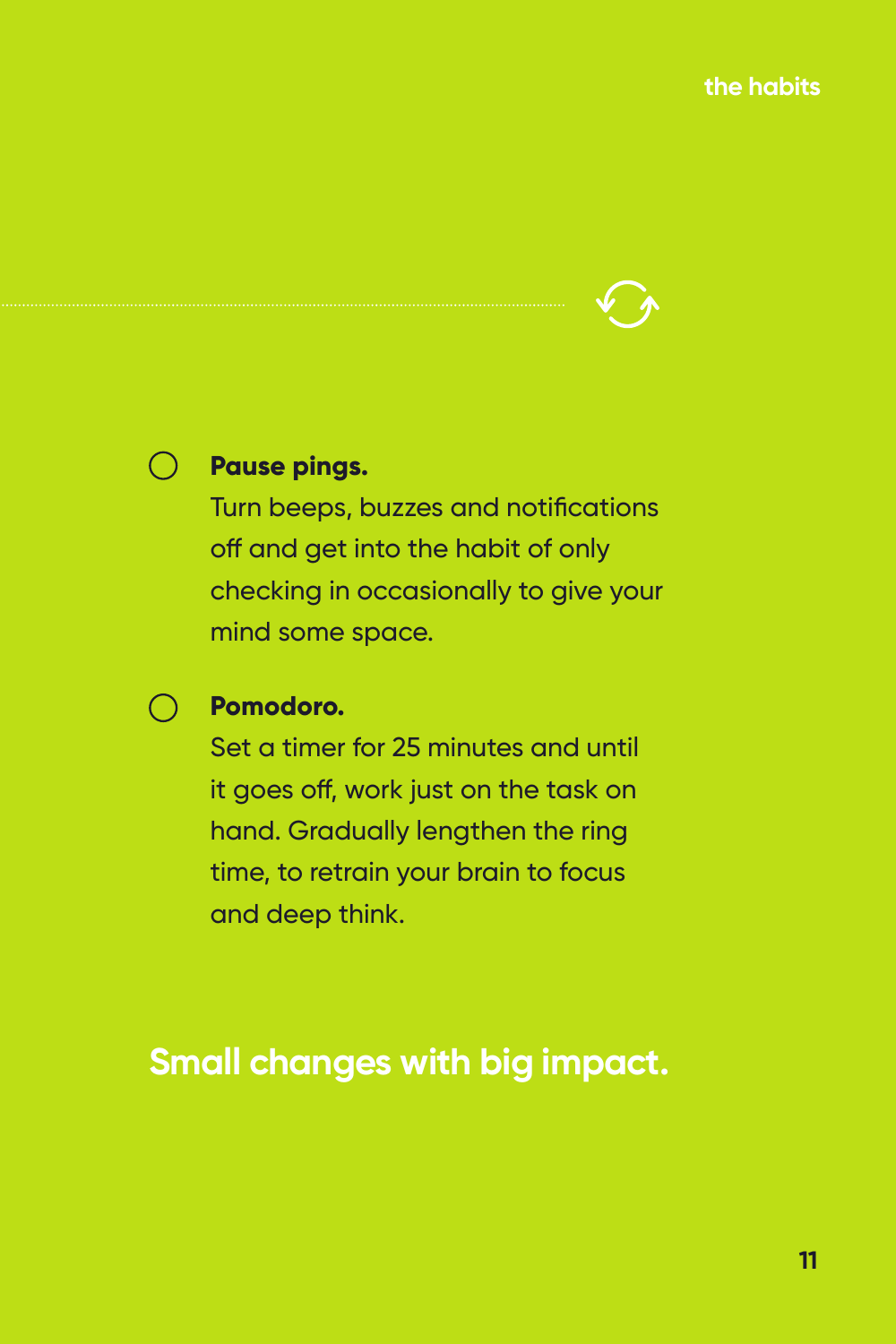## **the standards**

**Is tech creeping into my standards, and making me act in a way I never wanted to, or never thought I would?** 

#### **Do I want to...**

- $(2)$ Find it hard to focus on just one thing?
- Find myself in the middle of Shemoneh Esrei without knowing how I got there?
- Pause what I'm doing when my phone  $(2)$ pings?
- $\odot$  Fail to notice the good things in my life?
- $(2)$  Be on the phone a second before Shabbos starts? The minute it ends?
- $(2)$  Fear being alone, without my phone?

### **Talk it over. Think it through....**

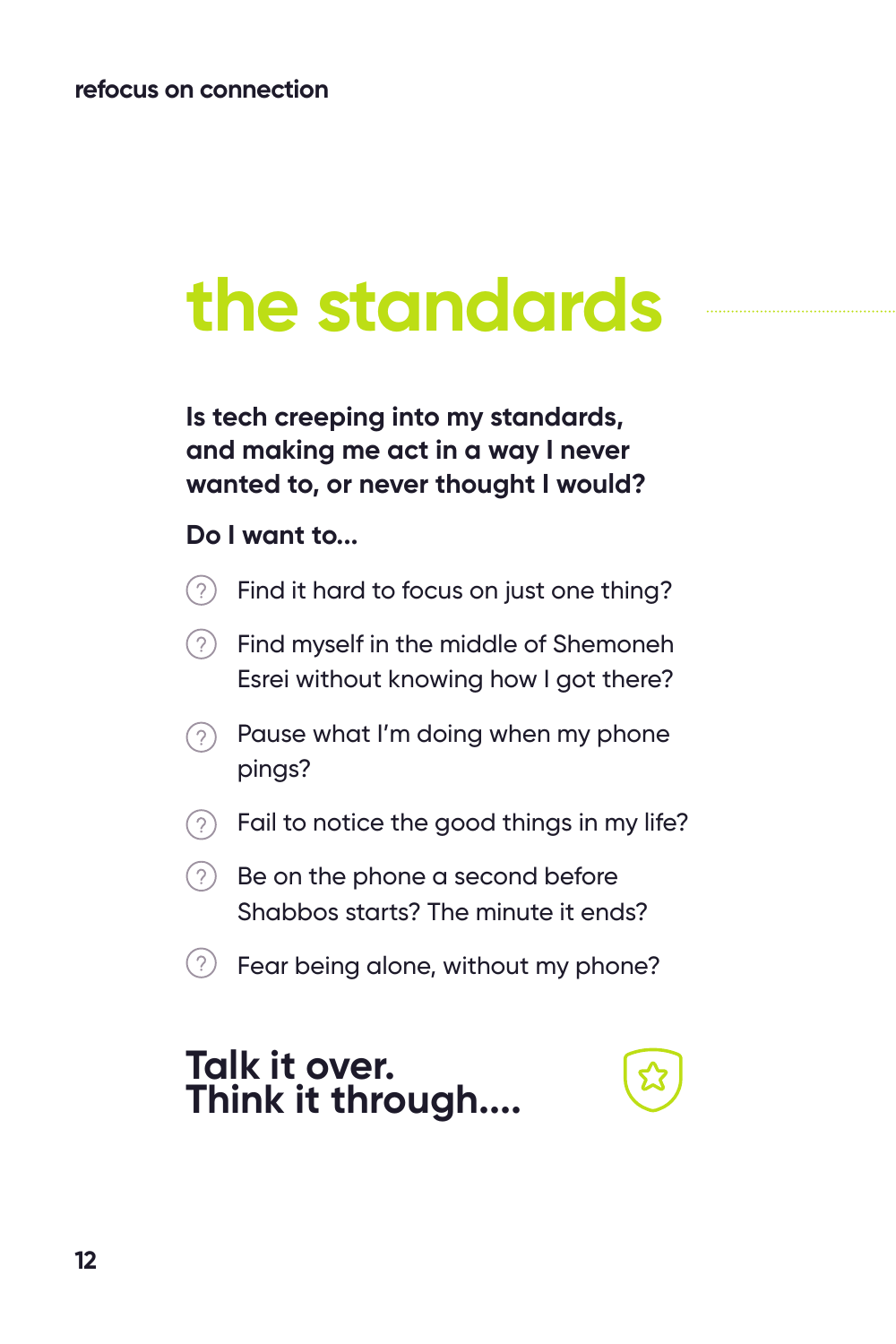#### **the standards**

**What's my IDEAL way to stay grounded in the moment?** How do I measure if I'm present, and not letting life slip by?

**What has become my current standard?**  Can I focus on the present? Can I think deeper — about who I am, and who I want to be?

My ideal standard is...

My current standard is...

**What's one standard I can change right now?**  How can I stop technology from stealing my focus? Train my mind to stay in the present?

The one standard I will change right now is...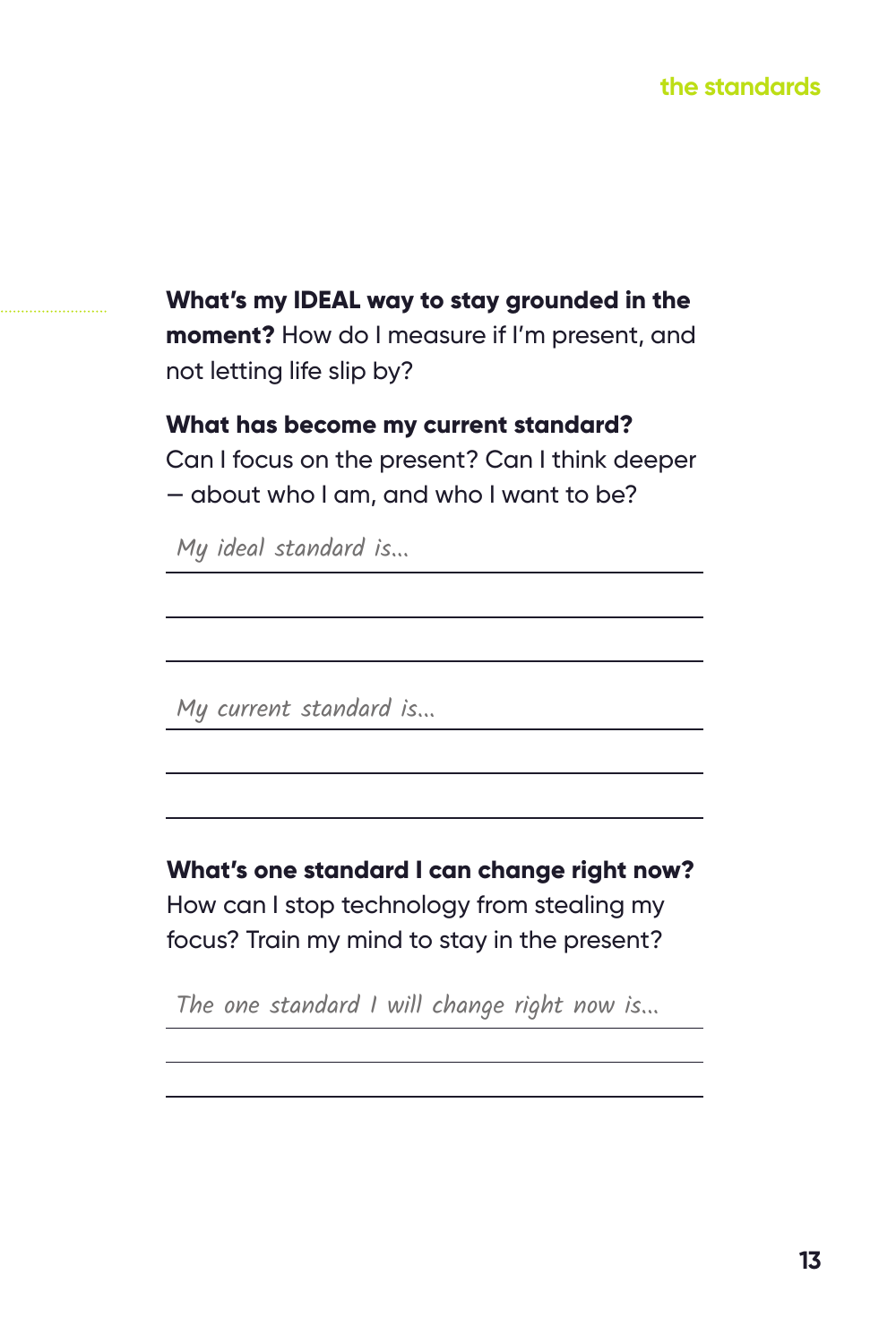**the follow-up**

## **the follow-up**

**Learn more about the topic of technology and connection.**

### **Wed., Dec. 30, 8pm CST**

**Watch online: torahanytime.com/focus**

**Call in: USA: 718-298-2077 ext. 53** UK: 0330-1170305 ext. 53 Israel: 072-398-2980 ext. 53 Canada: 647-797-0056 ext. 53



### **Harav Nissan Kaplan**

Rosh Yeshiva of Yeshiva Daas Aharon, Har Nof, Yerushalayim

### **Harav Yosef Rajchenbach**

Rosh Kollel of Kollel Zichron Eliyahu, Chicago, IL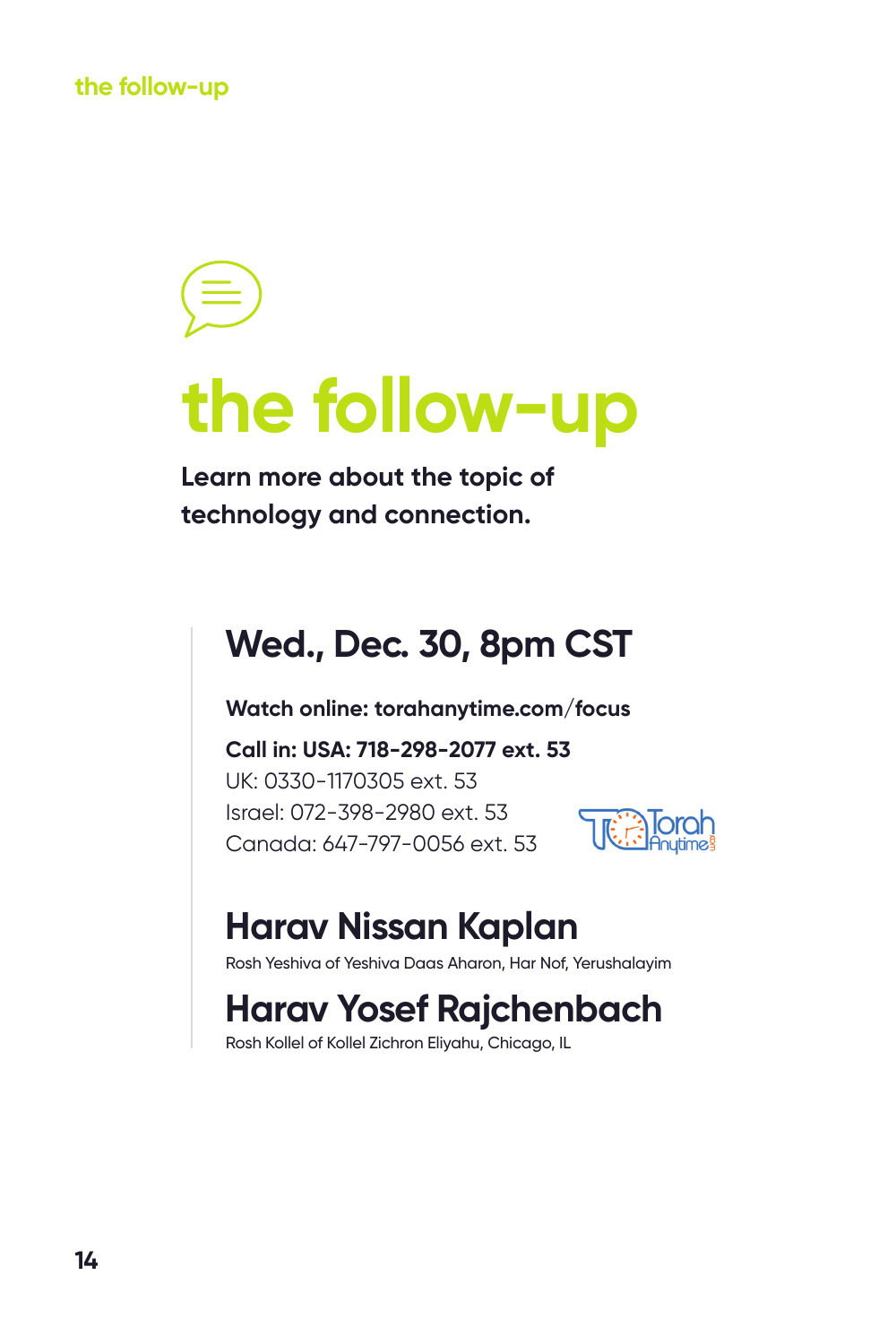**refocus on connection**

אין פיזור כפיזור הנפש ואין מנוחה כמנוחת הנפש

## **"There is no "scattering" like the scattering of the mind. And there is no calmness like the calmness of the mind."**

**- Rav Simcha Zissel M'Kelm**

#### **Sources**

Liao, Jaja. "Our 8 Second Attention Span and the Future of News Media." VentureBeat. Web. 4 December, 2016.

Piedoux, Alexandra. "Your Smartphone is Changing Your Brain." Medium. Web. 19 July, 2018.

Steiner-Adair, Catherine and Barker, Teresa H. The Big Disconnect: Protecting Childhood and Family Relationships in the Digital Age. Harper Collins, 2013.

Berr, Jonathan. "Your Smartphone is Making You a Workplace Slacker." Market-Watch. Web. 9 June, 2016.

Sundem, Garth. "This Is Your Brain on Multitasking." Psychology Today. Web. 24 February, 2012.